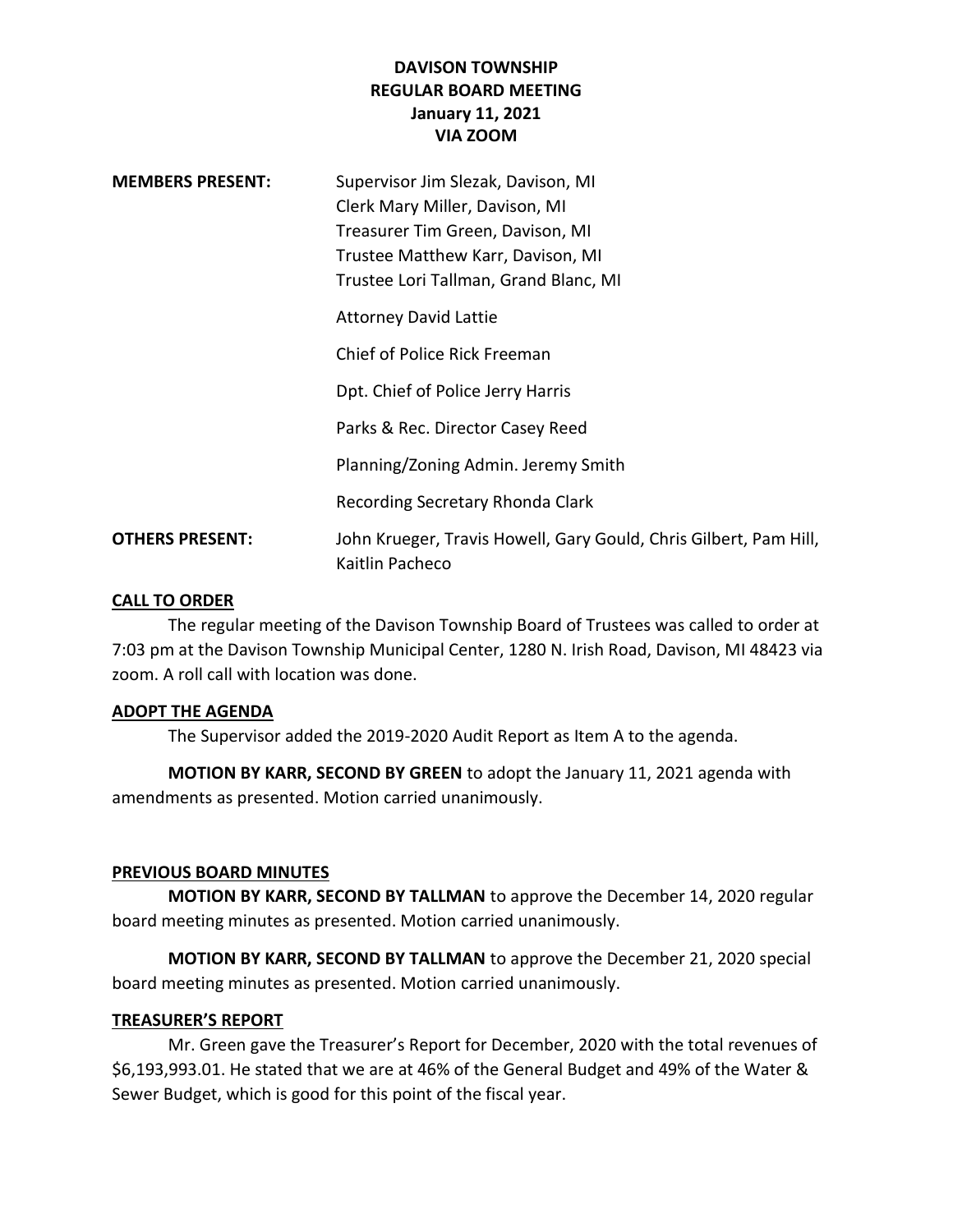# **DAVISON TOWNSHIP REGULAR BOARD MEETING January 11, 2021 VIA ZOOM**

**MOTION BY KARR, SECOND BY SLEZAK** to approve the December, 2020 Treasurer's Report as presented. Motion carried unanimously.

# **BOARD EXPENDITURES**

Mr. Slezak gave the board expenditure report for December 11, 2020 through January 11, 2021 with the total receipts of \$1,029,910.15.

**MOTION BY KARR, SECOND BY GREEN** to approve payment of the Board Expenditures as presented. Roll call: Yes- Green, Miller, Slezak, Karr, Tallman. Motion carried.

#### **PUBLIC COMMENT**

The public comment period was opened at 7:08 pm.

John Krueger-7278 Davison Rd., asked when the Board of Review members were to be sworn in. Mr. Lattie said he would find the answer and let Mr. Krueger know.

Public comment period was closed at 7:08 pm.

### **NEW BUSINESS**

# **2019-2020 Audit Review**

Pam Hill and Chris Gilbert from Plante Moran gave the 2019-2020 Audit Review showing that the financial statements ended in accordance with accounting principles generally accepted. The township finances are good and recommended a five-year forecast to project revenue sources along with future needs to ensure expenditures align with projected revenue.

**MOTION BY GREEN, SECOND BY KARR** to approve the 2019-2020 Audit as presented by Plante Moran. Roll call: Yes- Miller, Slezak, Karr, Tallman, Green. Motion carried.

# **PARKS & REC. FEE SCHEDULE CHANGES**

Casey Reed, Parks & Rec. Director, stated that the Security Deposit should be included in the fee schedule again. The patrons have been leaving the rental areas in disarray and the deposit is security so that the staff does not have to increased or expended to cleaning up these areas.

**MOTION BY TALLMAN, SECOND BY GREEN** to approve the Parks & Rec. Fees Schedule changes as presented. Roll call: Yes- Slezak, Karr, Tallman, Green, Miller. Motion carried.

# **DEPARTMENT REPORTS**

Supervisor – listed the items that have been implemented and are being worked on at this time.